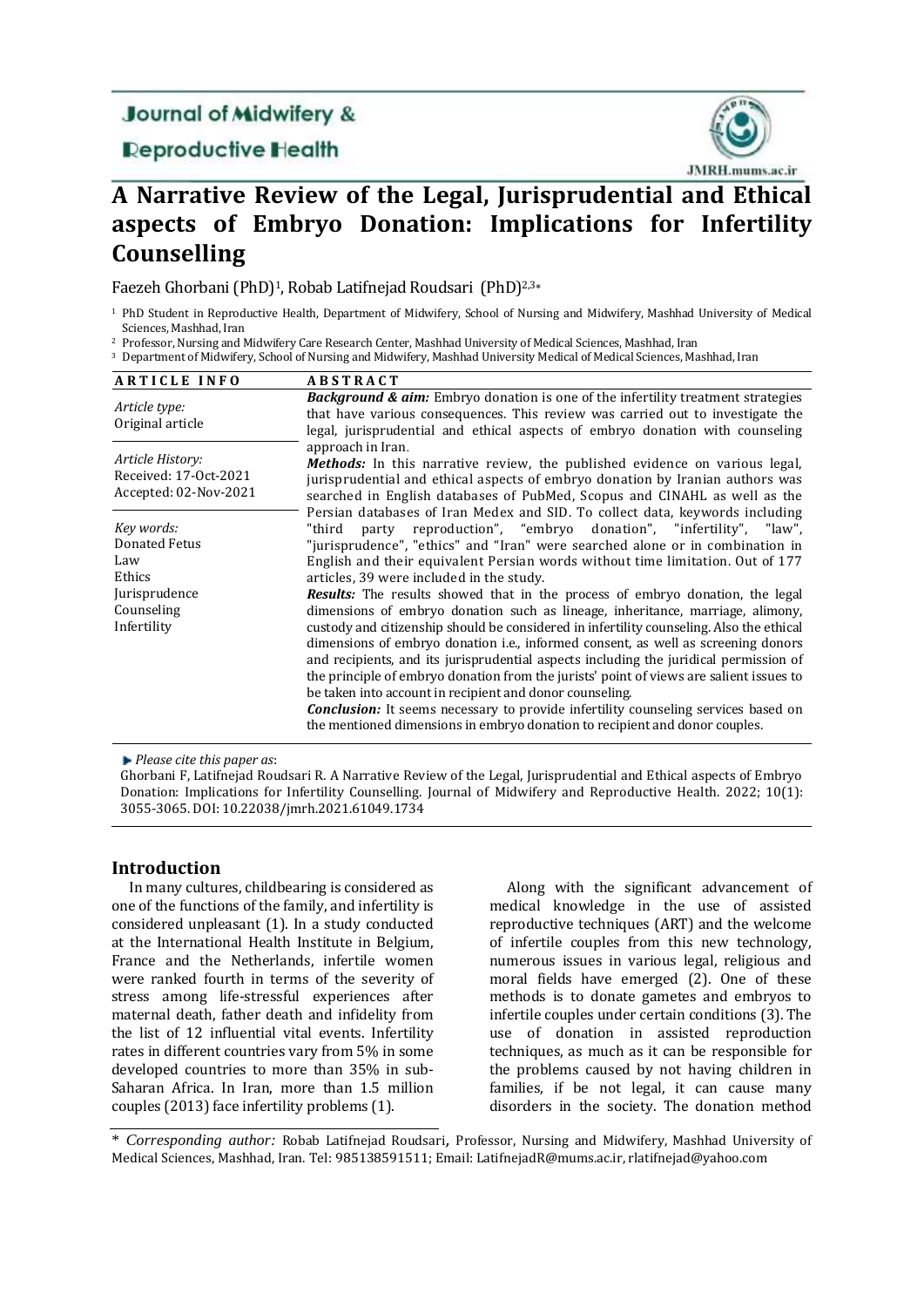requires the addition of a person outside the family (third person) to help the fertility of the family, and the entry of a person from outside the family, itself causes many problems in psychological, jurisprudential, moral and legal dimensions (4). In many parts of the world, embryo donation is an accepted method for infertile couples. For example, in the United States, Australia, European countries such as Belgium, Greece, Russia, Spain and the United Kingdom, this method is commonly used (4).

Embryo donation is a type of third reproduction in which the embryo resulted from in vitro fertilization (IVF) is donated to another couple. If other methods of assisted reproduction are unsuccessful, the doctor may recommend the donated embryo to the couple (5). Embryo donation has legal status in Iran under certain conditions (6). Iran is one of the few Islamic countries where donations including eggs, sperm and embryos along with payment to the donor are accepted based on the imitators' authorities; according to the law approved by the Islamic Consultative Assembly, embryo donation can be done (7).

Latifnejad Roudsari (2013) showed that couples' religious beliefs, especially women's beliefs, do not affect their negative attitude towards fertility donation methods. The importance of childbearing for women makes them less influenced by their beliefs. However, the positive view of most Islamic jurists in Iran is also helpful (8). In Iran, after the necessary studies, especially after the seminar on legal issues of embryo transfer in 1998, the law on how to donate embryos to infertile couples was approved by the Islamic Consultative Assembly on 2003 and a change was made in this regard. The executive regulations of this law were also approved and published in 2004 (9). According to this regulation, embryo donors must have a marriage-based relationship, be physically and mentally healthy, have an appropriate IQ, not be addicted to addictive substances and psychedelics, and don't have incurable diseases (AIDS and hepatitis) (10).

Embryo donation means the transfer of genetic, cultural and social heritage of the donor family to the offspring, and can have many consequences, so proper education and information on various aspects of the issue is

essential for donor and recipient couples (11). Infertile couples face many challenges in choosing a donor that will put a lot of pressure on them. Latifnejad Roudsari (2013) in a qualitative study on couples using donation methods reported that the majority of couples agreed with the stranger donor and their most important criterion was moral character. However, due to the limited number of donors, the majority of couples chose the donor without considering it and without any research on the donor (12).

With the tendency to treat infertility with thirdparty fertility method, it has provided the basis for numerous religious questions and the need for planning in using these methods in legal dimensions. The careful attention of some donors and recipients to the sharia concerns in alternative fertility and the observance of its rules is one of the important issues in the donation process and the legal aspects of this process should be clear with the written instructions and laws (7). Infertility counseling is for discovering, understanding and solving the problems caused by infertility and treating infertility and clarifying the ways to deal with the problem. The purpose of counseling is to provide services to patients, emotional support in times of crisis and help them by choosing their treatment method and its impact on their life (13).

However, providing specialized counseling, including providing information, understanding information and supporting people in the face of the consequences of the use of medical methods in order to achieve the principle of respect for the individual independence of applicants is necessary and this requires the presence of a trained and skilled counselor (14). In the study by Yahyaee (2016), it was reported that providers of embryo donation services in infertility treatment centers have provided only brief information about the medical aspects of the embryo donation process to applicants. Despite the requirement of many governments to provide accurate advice on donating embryos to donation parties, some physicians ignore the need for providing the specialized advice (15).

Also in the study of Yahyaee (2016), it was reported that the organization of specialized counseling sessions for infertile couples is limited to infertility treatment centers and even advice to consult with specialists has been given in a few cases, and at the same time a small number of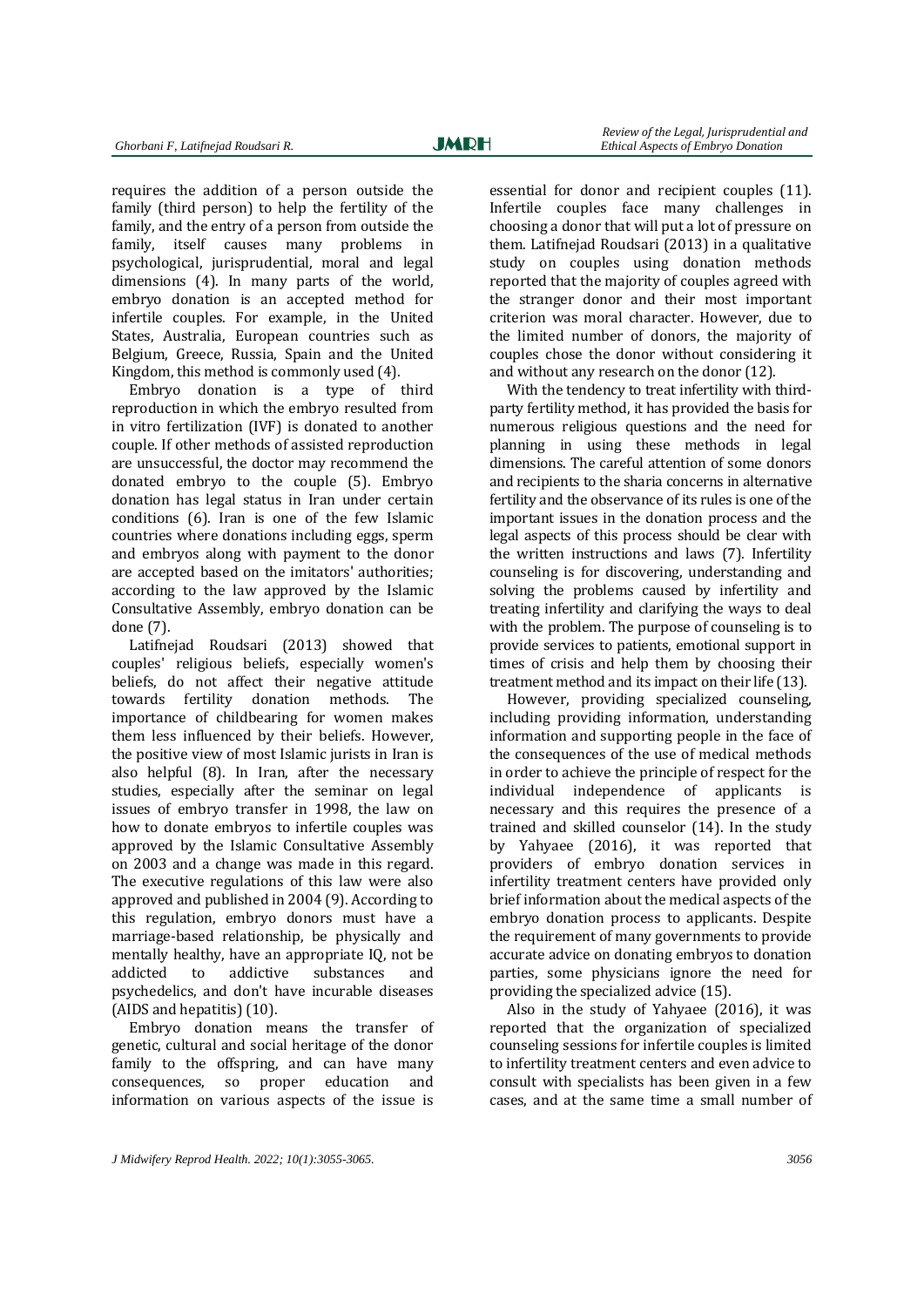people (11%) have acted on this recommendation. Also, most people (81%) stated that embryo donation service providers in infertility treatment centers didn't emphasize on the need for legal and jurisprudential counselling in this area, and on the other hand, one of the infertility treatment centers has explicitly stated that medical centers are not responsible for providing specialized legal and jurisprudential counselling (15).

Since the laws, rights and religion of individuals in each country are unique in this regard, it is necessary for health care providers in the infertility team to provide the necessary knowledge about the legal aspects (lineage, inheritance, marriage, alimony, custody and citizenship), legal (donor and recipient-specific conditions), ethical and jurisprudential (legal permission) in consultation sessions before embryo donation to reduce potential problems, for example in French law, a relatively

comprehensive regulation about donation or, in the words of French law, "third party donor intervention" is predicted (5). Therefore, the present review study was conducted to review the legal, jurisprudential, ethical and advisory aspects of embryo donation in Iran.

## **Materials and Methods**

This review study is the result of reviewing the published evidence on the legal, jurisprudential and ethical aspects of embryo donation by Iranian authors without time limitation in SID, CINAHL, Google Scholar and Iran Medex, Scopus and PubMed databases. To collect information, at first the articles that in the title or text had one of the words of donated embryo, pregnancy with third party participation, infertility, law, jurisprudence, ethics and Iran alone or in combination as Persian and English equivalents were searched.



**Figure 1.** Article Search Chart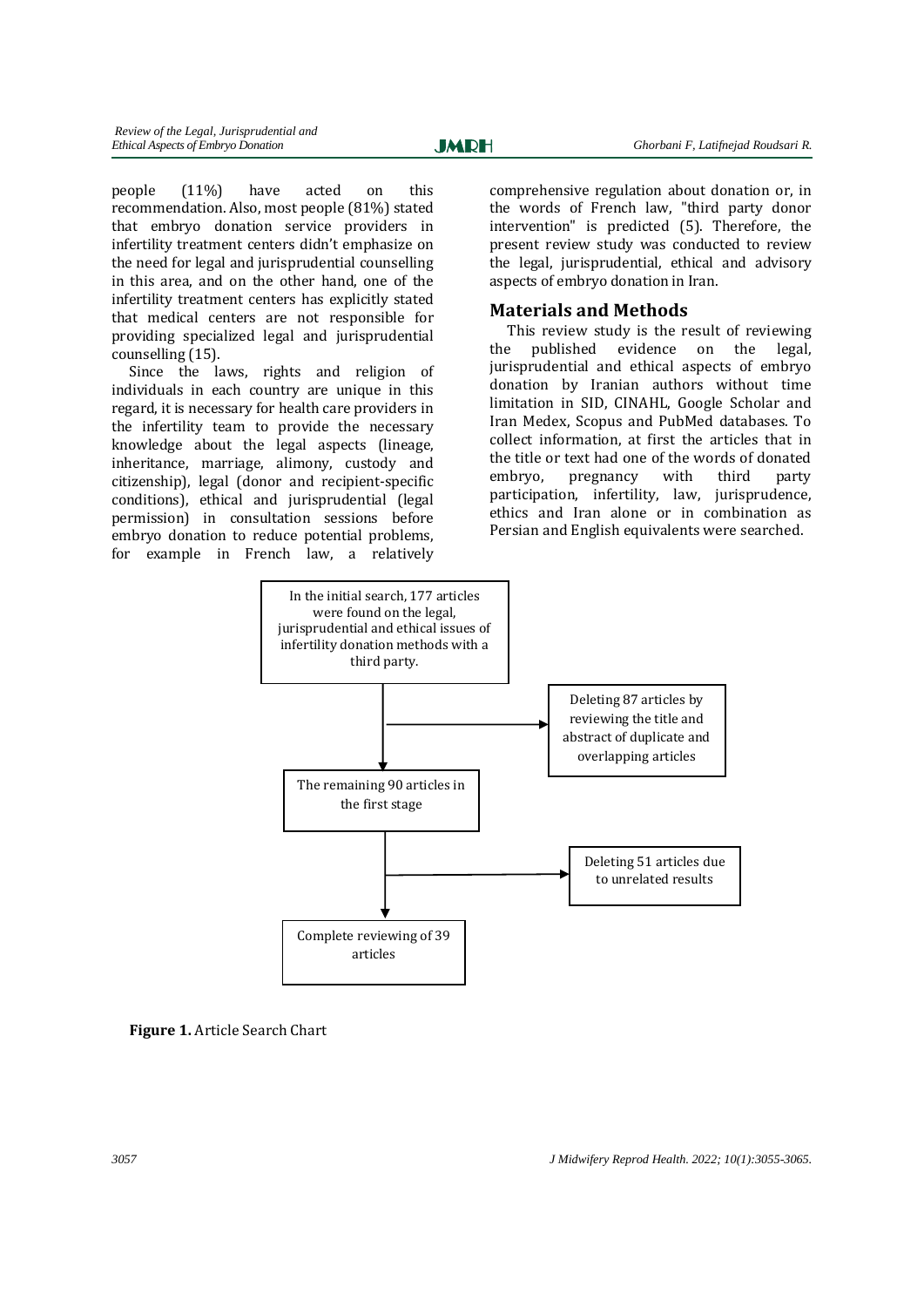A total of 50 articles were obtained from PubMed, 35 from Scopus, 58 from google Scholer, 30 from SID and 4 from Iran Medex databases.

Deleting 87 articles by reviewing the title and abstract of duplicate and overlapping articles.

Inclusion criteria were: publication of an article on legal, jurisprudence, ethics or consulting issues published by Iranian authors in Persian or English. Exclusion criteria were: the content out of the study and expressing the individuals' experience or views, letter to the editor and abstracts of conference, which by eliminating duplicates, finally 39 articles which met the inclusion criteria were reviewed. At first, the first author studied the study sections separately and recorded his impression in each section. The points extracted from all the articles in the field of law, jurisprudence and ethics of embryo donation were re-evaluated by the second researcher.

#### **Results**

#### **Legal documents**

In legal discussions, one of the first issues that has received a lot of attention is the specific conditions of embryo donors and recipients, which are as follows in the law of the Islamic Republic: Embryo donors are divided into 3 groups: The first group includes the couples who are fertile themselves and have normal reproduction but undergo IVF treatment to produce the fetus and donate it to others; the second group includes the couples who are infertile and are receiving IVF treatment and after pregnancy by others' embryos and the assurance of having child, the extra formed embryos which were donated to them returned to medical centers; the third group also includes those couples who are infertile and after treatment through their own sexual cells, additional embryos produced from their sexual cells are donated to medical centers.

According to Article 1 of the Law and Article 2 of the By-Laws, donors must have: Normal physical and mental health, an appropriate IQ, no addiction and no incurable transmitted diseases. The important thing is that the conditions of the donors are much more important than the recipients. In Iranian law, there are 4 conditions: a) Impossibility of fertility and the ability to receive the fetus, which according to paragraph 2 of the law, this condition must be approved by the court. b) Moral competence. c) Legal competence. d) Iranian citizenship (16).

Another important issue in the law on embryo donation is the issue of confidentiality in the disclosure of the identity of donors. In the discussion of anonymous donation of gametes or embryos, countries are divided into two categories: some countries, including Canada, USA, Belgium and France, have considered anonymous donation as legal, and some including Britain, Sweden and Netherlands have considered it illegal. Reasons for opposing confidentiality in gamete or embryo donation include: the right of child to know, the need to be aware of the child's background, prevention of incest, and the reasons for it's agreement are as follows: insignificance of genetic relationships for individuals, supporting the child and his parents, creating a unified educational system for the child (17).

Azimzadeh Ardabili (2011) in his article stated that about the confidentiality of embryo donation and the necessity of not disclosing the names of donors, the law is silent and this rule is stated in the executive regulations of the law (14). Hashemi (2007) in this regard states that the anonymity of donor couples will cause less legal and emotional interactions in the future for the donor and recipient couples. On the other hand, the human rights of children born in this way require that they be informed of how they were born. Also, the possibility of unintentional incest and genetic abnormalities following an increase in the number of deliveries by assisted reproduction, in general, lead to the idea of telling the truth to children, especially before puberty. It also seems that the information of the applicant couples regarding the medical and legal issues of embryo donation is not sufficient and it is necessary to provide facilities for information and specialized consultations before taking action (6).

In confirmation of this issue, Mohammadi (2010) and Alavi Qazvini (2018) also in their articles stated that in Iranian law, the feature of secrecy for legal institutions cannot be accepted and in fact to avoid any mixing of genealogy, inheritance corruption as well as the prevention of incestuous marriages and the severance of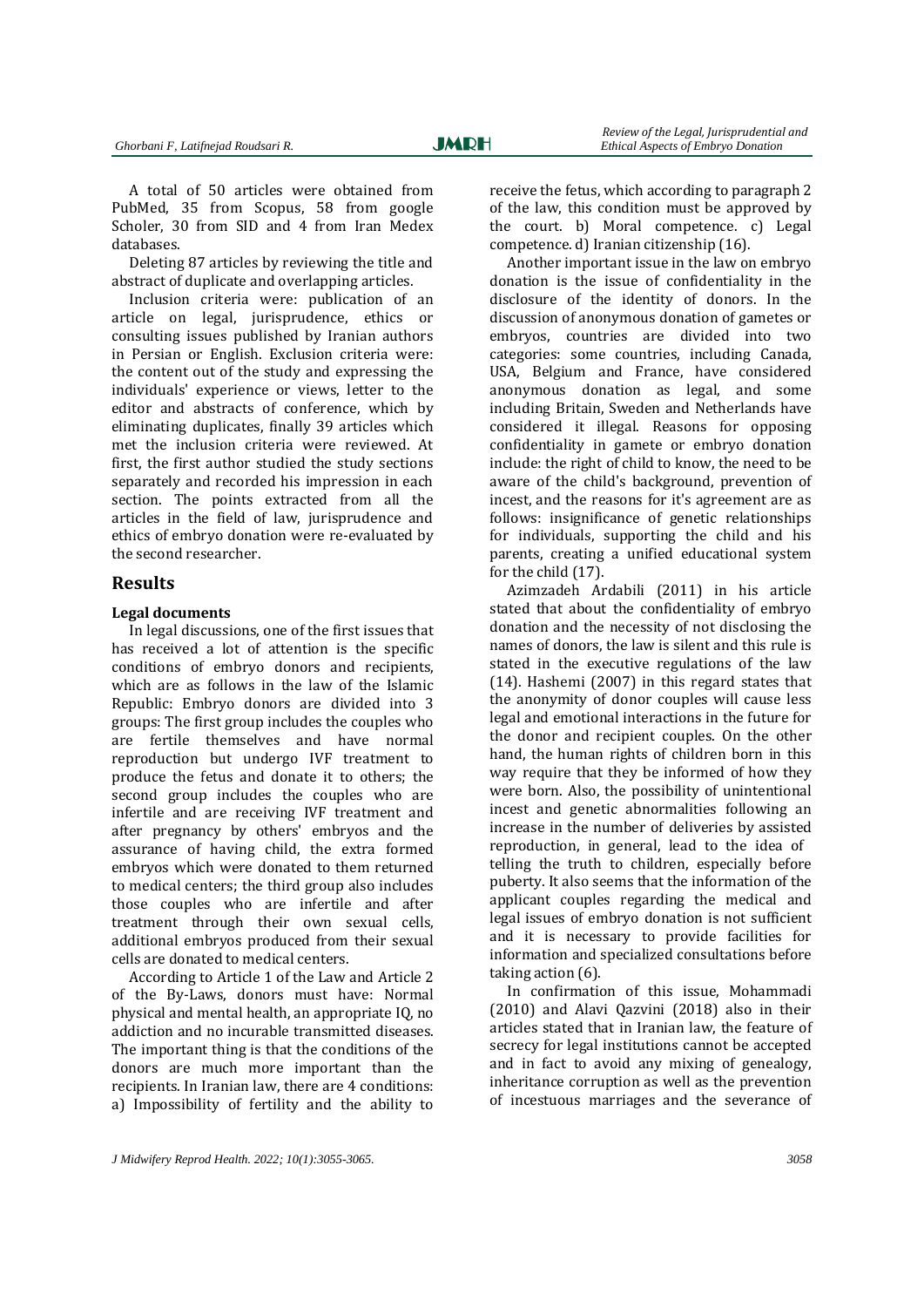mercy, which are the rules of many Shari'a rulings, it is necessary to keep information about the genetic identity of the children born from the donation, like other children of one person, in the registry offices and access to them must be subject to the registration information (2,18).

#### **Legal effects of embryo donation**

Issues related to the legal aspects of embryo donation in the fields of lineage, inheritance, marriage, alimony, custody and citizenship are discussed, which are described below.

Lineage: Most jurists consider the paternal lineage of the child to be the owner of sperm and its jurisprudential study is given in jurisprudential documents. Jabbari (2010) also confirms this in his article (19). Mahdavi Kani (2015) in confirming this issue, stated that the legislators required to take measures to ensure that the child is not deprived of inheritance rights (due to the law stating that the donor remains anonymous) (20). However, according to the provisions of the Convention on the Rights of the Child, the best interests of the child must always be taken into account when making decisions about the child. It is in the best interests of the child to join those who want to give birth to him and consider him their child, and in view of the above, motherhood is closer to who is the owner of uterus (21).

In Saffar's study (2004), it is stated that in the regulation of Article 3 of the law, the lineage of the child should be explicitly attached to the applicant couples so that the legal status in terms of inheritance and other effects and results of lineage becomes exactly determined (22). In confirmation of this issue in the study of Mahdavi Kani (2010), jurists based on Islamic principles, in the field of lineage, it is desirable to attach the child to the recipients of the fetus with all its effects, including inheritance, compulsory province, will and citizenship (23). Inheritance: Those who consider the paternal lineage of the child to be the owner of sperm, believe that the child inherits from the same father.

Marriage: In fact, marriage with a relative or causal incest is not permitted. Therefore, permitting or not permitting marriage is based on establishing a relative and causal relationship.

Alimony: Those who attribute the child to the owner of the sperm, in the first way should consider alimony obligatory on him. Mahdavi Kani (2010) in this regard states that finally, according to the legal nature of alimony, it is better to consider the obligation to require alimony as two-sided (23).

Custody: What is said about alimony for a child born through donation is also true about custody.

Citizenship: Those who attribute the child to the owner of the sperm, if he is Iranian, must also consider the child Iranian (24).

There are ambiguities in the law of Iranian embryo donation, the most important of which are: not referring to permanent or temporary marriage of couples, not mentioning forced guardianship, one of the effects of which is permission in marriage, the issue of privacy is not clearly explained in this law. The number of donation is not limited in this law, the number of appeals for non-approval of the couple's eligibility is not stated, is there a right to terminate the contract of embryo donation or not? The share of inheritance of the born child is also not clearly stated (25). Other articles such as Mahdavi Kani (2010) and Riyazat (2012) also point to these ambiguities in the law (23, 26). Other defects of the law on embryo donation in Iran include the lack of reference to how to provide their living cost and if one of the recipient spouses die or the occurrence of divorce (27).

Larijani (2007) also stated that due to the exclusion of people with AIDS and hepatitis from the embryo donation process, these patients should not be deprived of this right and this issue should be reconsidered by policy makers (28).

#### **Jurisprudential documents**

Islam has a positive and balanced view regarding assisted reproductive technologies (ART) (29). As the legal effects of embryo donation stated in the section on legal documents, these effects should also be examined from a jurisprudential and religious point of view. Regarding surrogacy, Jahani Shoorab and Latifnejad (2016) stated that in Iranian law, different aspects of surrogacy are not clear. There is rejection of surrogacy by Sunni scholars and disagreement between Shia scholars. According to Nosrati (2019) regarding the gametes donation, the law of Iran has been silent and jurists also disagree on the legitimacy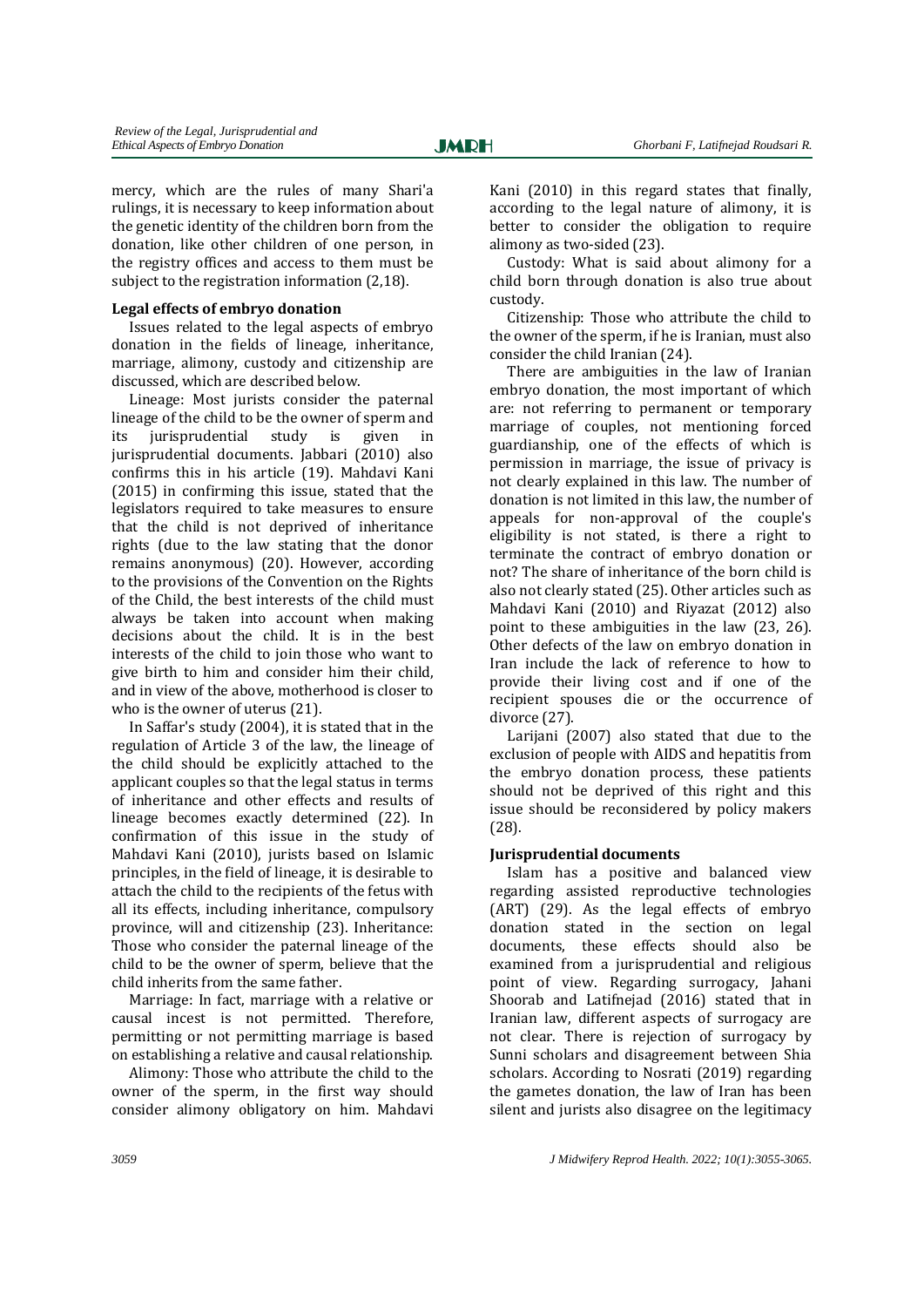of this issue (30). Therefore, one of the most important jurisprudential issues regarding embryo donation in the first step is whether the obligatory ruling of these methods is permissible or haram and the rulings on the status of these methods, what is the lineage, confidentiality and inheritance?

The jurists have different opinions according to the type of inference from verses and narrations. Ayatollah Tabrizi, Behjat, Lankarani: The transfer of the fetus to the womb of a woman other than the husband's spouse is not considered permissible. Ayatollah Sistani, Makarem Shirazi, and Khamenei: If it does not require another mahram, such as haram looking and touching, there is no religious obstacle. In the case of the religious permission of the above practice, avoiding the forbidden precepts has been emphasized by all jurists (31). Bajestani (2018) also in this regard stated that each of the hypotheses of artificial insemination has a specific rules and status (3). Khalafi (2006) also about the principle of embryo donation stated that in the process of embryo donation, because there is no direct contact between the germ cells and the applicant's uterus and the transfer of the embryo to the uterus is not equal to the transfer of sperm and egg, there is no legal prohibition (32). Maghsoudi (2017) in emphasizing on Tabatabai's study (2020) on the differences of opinion of jurists on the principle of embryo donation emphasizes that among the jurists, in addition to Ayatollah Tabrizi and Lankarani, Ayatollah Nouri Hamedani also does not consider this practice legitimate (33).

Lineage of the child: Regarding the paternal lineage of the child, the prevailing theory among Shiah and Sunni jurists is that the child is attributed to the owner of the sperm (embryo donor couples), so the embryo recipient couples have no lineage to the child, because there is no evolutionary or biological relationship between them. The Guardian Council opinion is that the born child is attributed to the donor couples (2). Poor Ismaili (2017) also confirms this issue according to the verses and narrations, and many contemporary jurists, including Ayatollah Behjat, Khamenei and Makarem, Lankarani also quotes the aforementioned verses and narrations: the sperm owner is considered the legal father of the child (34,35). Tabatabai (2020) in his article also expressed the difference of Ayatollah Tabrizi's opinion that: the resulted child is the child of the woman who the child was grown in her uterus, and is the child of the man who was born from his sperm. Khalafi (2006) also argues and confirms this issue in his article (24).

Islamic jurists and scholars also have different opinions about the maternal lineage of the born child. Most jurists and jurists believe that the woman who is the egg owner is the mother of the child, and some believe that the recipient woman who raise the child in her womb and give birth is the mother of the child, and some have considered both to be the mother of the child. But according to the beliefs and reasons of Alavi Qazvini (2018) and Safiri (2009), the woman who is the uterus owner is the mother of the child (21). Samadi (2012) also believes that a child born from a donated fetus has two mothers. This theory is not far from Islamic law because in addition to the original mother, the breastfeeding mother is also considered a mother. There is no longer discussion by accepting these cases which are approved by many jurists. The owners of sperm and eggs have no place in terms of relative kinship and the child joins the recipient couple (35).

Inheritance: Another legal effect of the embryo donation is inheritance, which in the study of Tabatabai (2020), the opinion of the jurists is that Ayatollah Tabrizi: The resulted child is the child of the woman who grew up the child in her womb and is the child of man whose sperm was used and he inherits from them. Ayatollah Behjat, Lankarani, Makarem Shirazi and Khamenei: The child inherits from his parents (sperm owners) (31). Khalafi (2006) also stated that the jurists who attribute the fetus to the owners of sperm and eggs believe that the child inherits from them. The jurists who consider the owner of the womb to be the mother, the rules of inheritance prevail between them (Ayatollah Khoei) and those who have chosen the theory of two mothers believe that the child inherits from both mothers (24).

Marriage and intimacy: The jurists who attribute the fetus to the owners of sperm and eggs, usually apply all the rules related to lineage. Ayatollah Sistani and Montazeri: In the case of two mothers involved, caution should be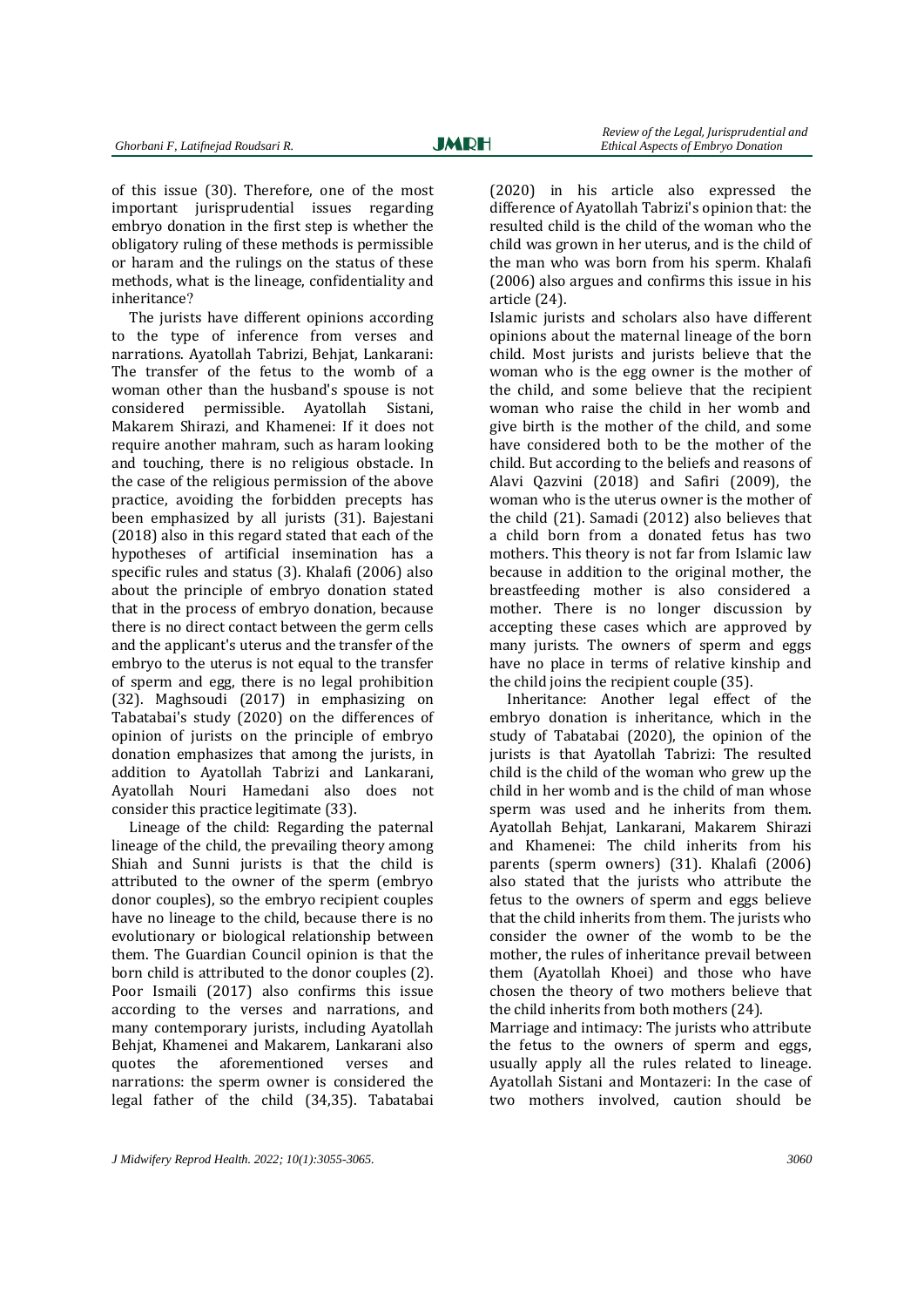considered in arranging of maternal and child sentences.

Ayatollah Makarem: Ommol-Baladiyeh is a breastfeeding mother and her fat and bones originated from her, so marriage between her offspring and this woman is forbidden (24). The jurists have same opinion regarding secrecy.

Custody: According to the best interests of the child, the jurists have given custody to the owners of the womb, and those who consider both mothers to be the mother of the child should determine which of the two mothers has priority in custody. While the law gives custody to the recipients (24). In general, considering the importance of family based on certain jurisprudential rules and moral foundations, the jurists establish meetings and clarify and publish the dark points of jurisprudence, in order to jurisprudential rules and opinions regain their position in this field and also families get rid of the confusion caused by conflicting opinions (26).

### **Ethical documents**

The most important ethical issues related to embryo donation include informed consent, screening of donors and recipients, confidentiality, financial issues of donation and other issues related to embryo donation. The four principles of medical ethics include respect to individual independence, profitability, nonharm, and the principle of justice, which are widely used today as a guide in practical decisions regarding medical ethics.

According to the principle of respect to individual independence, recipients and donors should be aware of what they intend to do, as well as its conditions, so before starting treatment, counseling about the treatment process and its risks should be provided to couples. Also, according to this ethical principle, the confidentiality of information about embryo donors and recipients is essential.

Considering the two principles of profitability and non-harm, the embryo recipients and donors should be screened. Some people with necessary characteristics and competencies are recognized, and some other are excluded from the treatment process. In terms of disclosing or not disclosing the secret of donation to the child and others, it seems that according to the two principles of justice and respect to individual independence.

the right of the resulting child to be aware of his biological origin is a moral necessity. Also, considering the principle of non-harm from a jurisprudential point of view and preventing incestuous marriage in the future and the possibility of the resulting child needing to use transplanted organs in special cases, it seems necessary that the identities of gametes and embryos donors be registered and how to access this information according to instructions and rules be determined.

According to the principle of justice, it is better to plan the process in such a way that it is possible to compensate the financial costs of donors, and according to the principle of nonharm, the intended amount should be chosen in such a way that minimize the possibility of excessive incitement to donate and abuse it (36). According to Yahyaee (2018), the rights of those born from donation based on the moral principles of respect for the individual independence, justice is rarely observed, and the ethical principles of profitability and non-harm are sometimes observed (37).

One of the most important issues in the field of ethics is the confidentiality and disclosure of the main identity of the child resulting from the donation. In this regard, the study of Aramesh (2007) stated that it is morally correct and necessary to record and maintain information about the identities of gamete and embryo donors and recipients in the relevant centers and to disclose them for children at appropriate time, and these people can inherit from their biological parents (38). Contrary to what has been said, Larijani (2007) stated that the confidentiality of the gamete donor should be maintained, and therefore records must be protected by the strictest confidentiality standards, and to facilitate this process, pre-treatment counseling courses should be provided for recipients to inform them of various aspects (28). It is necessary to formulate national ethical guidelines in this field according to the different aspects of the issue and the different consequences of these new technologies (28).

# **Conselling of recipient and donor couples**

Studies regarding the counseling of embryo donation are limited and is mainly focused on the importance of ongoing information and counseling in resolving potential problems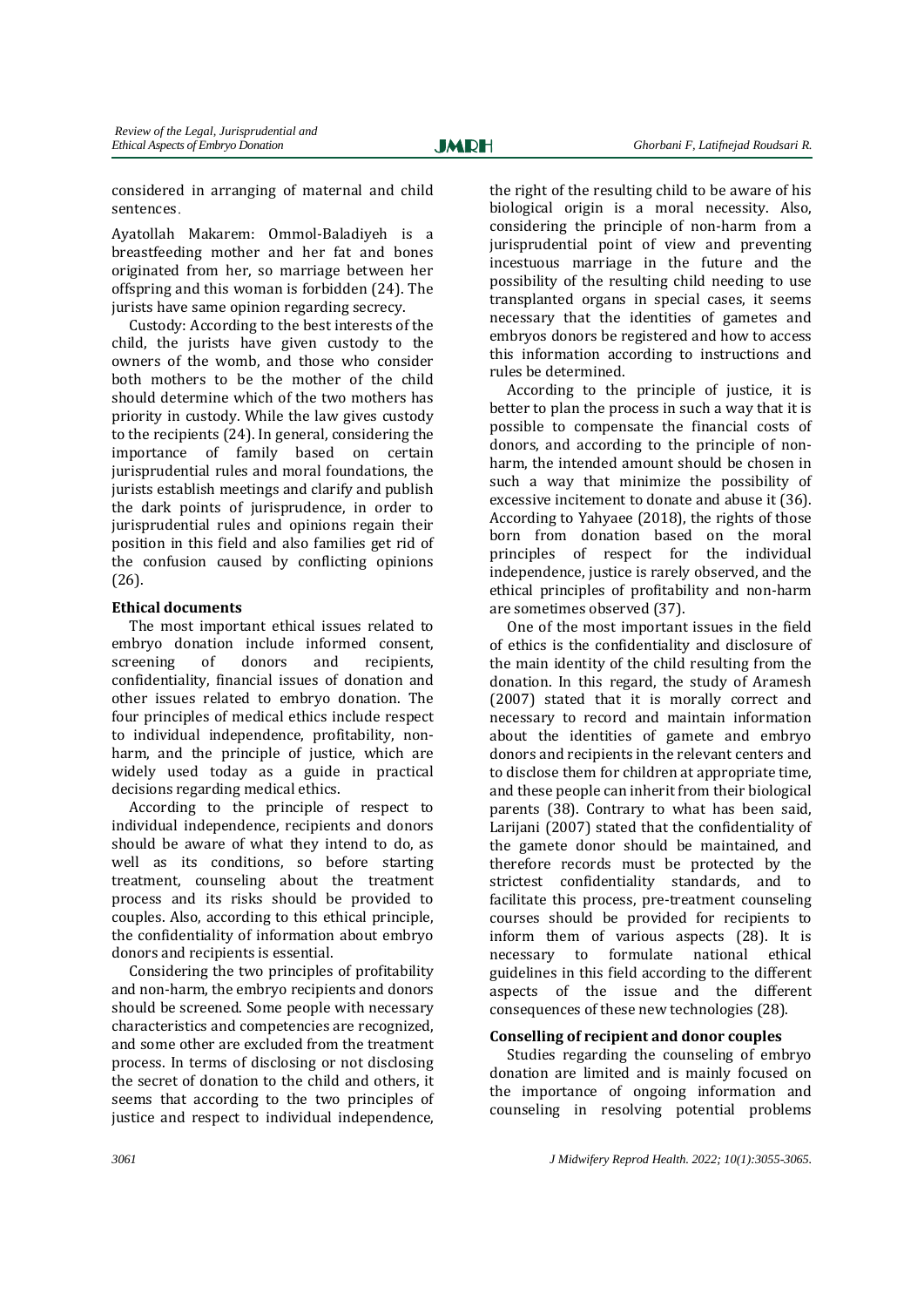arising from this treatment. There is no doubt about the necessity of counseling in both medical and psychiatric wards and that one of the duties of infertility counseling centers is to counsel both recipient and donor couples (39). Infertility counseling organizations recommend that all infertile patients should have access to counseling services before, during and after infertility treatment, and these services should be provided to all those who use third-party reproduction to maintain family cohesion (40). Hadizadeh Talasaz et al. (2015) stated that the majority of couples seeking infertility treatment tended to hide the process and results of treatment from others, and the most important reason was concern about the society and the negative opinions of others. The society's nonpreparation to accept various methods of assisted reproduction has led to the couple being deprived of emotional support and enduring a lot of psychological pressures. Therefore, evaluating the cultural and social beliefs of couples in specialized counseling is very important (41).

Also in the study by Latifnejad Roudsari et al. (2016), it is stated that collaborative counseling reduces perceived stress in infertility (42). In counseling infertile couples, considering the psychological characteristics of couples, religious and cultural beliefs is very important. One of the common ways to deal with the psychological stress caused by infertility and the resulting treatments is to resort to religious beliefs (43). Also in the study of Nilforoushan and colleagues who showed that counseling based on the approach of interactive cognitive subsystems, improves the attitude of infertile couples towards infertility (44). The legal issues such as inheritance and possible moral aspects such as endangering the life of the carrier mother will increase the need for continuous and comprehensive counseling (30). In the study of Baniaqeel, it is stated that comprehensive counseling on infertility and third-party fertility has significantly improved the attitude of research units (40).

#### **Discussion**

Nowadays, scientific advances and the discovery of various treatment methods for treating couples' infertility have made it possible for families to have children, thus preventing the breakdown of families. On the other hand, observing the religious, moral and legal aspects of the methods, especially the method of embryo donation, requires that more attention be paid to these dimensions of the methods (31). In fact, embryo donation is one of the methods that must be designed and implemented in accordance with the cultural and social

conditions of any society (23). The various aspects surrounding this issue have created gaps in these dimensions for infertile couples involved in treatment. The method of embryo donation in Iran is legally and jurisprudentially accepted. But there are still defects and ambiguities in this regard.

However, in countries such as France, legal issues are clearly stated, for example, in French law, the child is considered to be joined to the recipient couples, and all the effects of legitimate lineage, including inheritance, are given to him (9). The law of embryo donation in Iran has defects that will undoubtedly face problems in the future with implementation and theorizing, and it is better to reform it. Among these defects are the following: not mentioning the permanent or temporary marriage of the couple, not mentioning the compulsory guardianship tht one of the effects of which is permission in marriage, the issue of privacy, the number of donations, which is not limited, the number of appeals, nonconfirmation of the spouses' eligibility, the right to terminate the embryo donation contract, is there or not? The right of the recipient couples to the child, the share of inheritance of the born child is also not clearly stated (25). Review of those with AIDS and Hepatitis and not to deprive them of embryo donation (28), not to mention the effect of divorce or terminating marriage in the transfer of the fetus, the method of transfer after the husband's death (7), the preference for the use of frozen embryos (45) are some of the things that can be added as a supplement to the law of embryo donation.

In reviewing the published articles, another important issue in the legal aspect is that the rules of the contract of sell cannot be attributed to the embryo donation and the payment for it is invalid because human beings cannot be bought and sold (25-27). But in fact, the stages of donation should be separated so that in the first stage, people can sell their eggs and sperm, and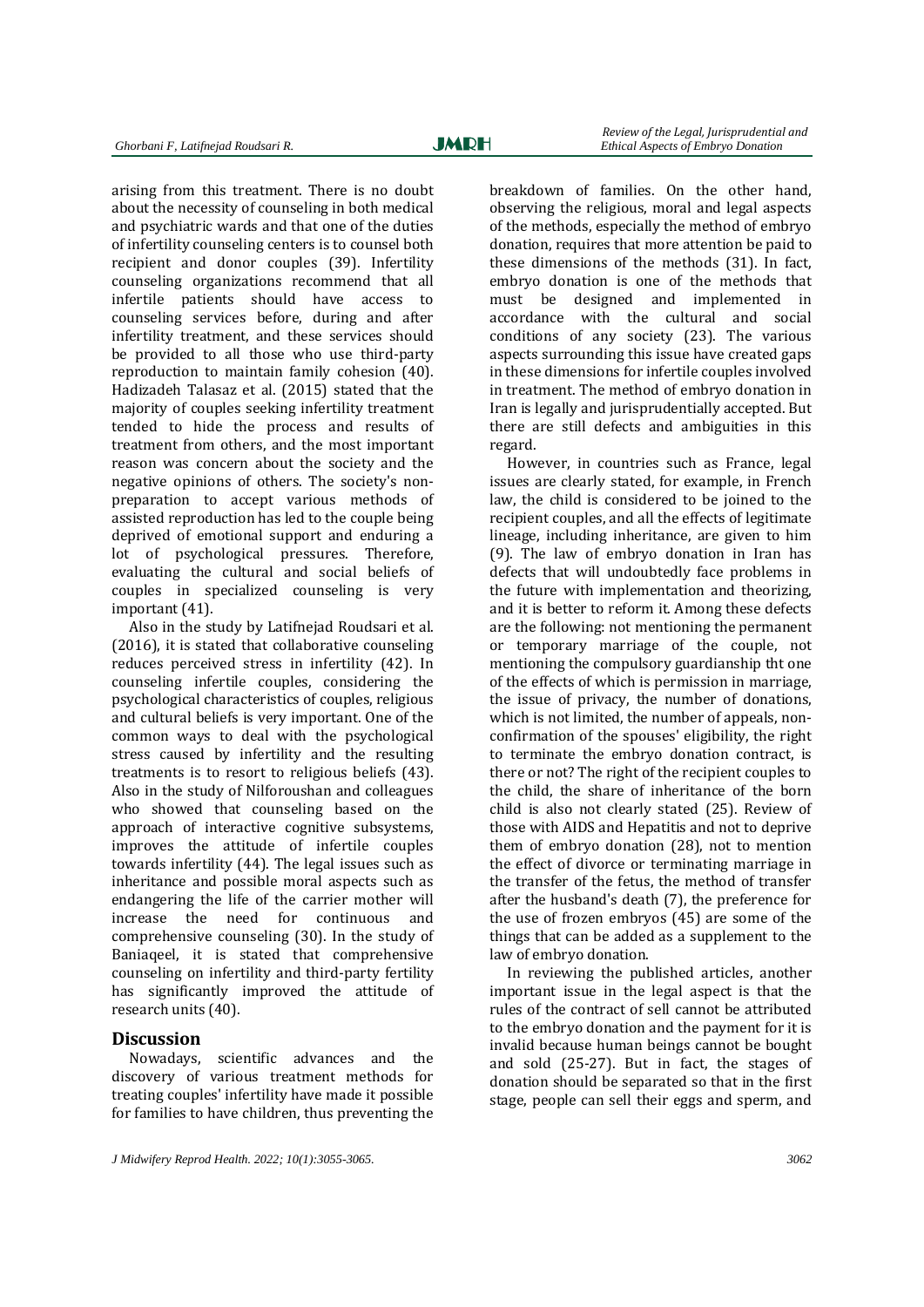in the laboratory stage, there is no case to sell, but in the stage that enters to the uterus, because the embryo has legal personality and human dignity, cannot find a financial position (3, 25, 28). Another issue in the law of embryo donation in Iran is the confidentiality of the main identity of the child that the anonymity of the donor spouses causes less legal and emotional conflicts in the future for the donor and recipient couples (5, 15). But this does not seem to be morally correct because, according to the two principles of justice and respect for individual independence, the resulting child's right to be aware of his or her biological lineage is a moral principle (40, 24).

Another important and debatable issue is determination of the lineage of the child, which most jurists attribute it to the owners of sperm and eggs (16, 17). However, regarding the best interests of the child, which are emphasized in the holy Shari'a of Islam and the international conventions that emphasize the rights of the child, the lineage must be clearly stated in the law and belong to the recipient couples (18-21). Regarding the Shari'ah permission for embryo donation, by reviewing the articles, most of the most frequent and contemporary jurists have allowed embryo donation and have emphasized only the avoidance of forbidden preliminaries (36-38), but nevertheless, it should be emphasized to couples that refer to their imitation reference. According to Islamic law, most jurists consider the lineage of the child to be the owner of sperm (2, 39, 36, 22). This issue should be clearly stated in the law and should be communicated to the recipient couples.

One of the positive points of this study was providing the necessary legal, jurisprudential and ethical information on embryo donation together for counseling services providers for couples as well as infertile couples applying to receive donated embryos and also for donor couples. One of the limitations of this study was the existence of few studies in Iran on how to conduct counseling, especially in the method of embryo donation, which requires counseling to both recipient and donor couples. It is recommended that in embryo donation counseling, the most important related issues such as the dimensions mentioned in the study be considered.

# **Conclusion**

Embryo donation is one of the infertility treatments that require comprehensive and specialized counseling services. Counselors who provide counseling services in these areas should be fully aware of most areas related to treatment to be able to provide the necessary guidance to couples, including the legal, jurisprudential and ethical aspects of the method which helps a lot in the decision of infertile and donor couples. It is recommended to provide these tips in the infertility consultation process.

# **Acknowledgements**

The faculty librarians for their cooperation in searching for articles is hereby thanked and appreciated.

# **Conflicts of interest**

Authors declared no conflicts of interest.

# **References**

- 1. Latifnejad Roudsari R, Jafari H, Taghipour A, Khadem N, Ebrahimzadeh S. Investigating the Relationship between Religious Beliefs and the Attitudes of Infertile Couples Towards Methods of donating fertility aid and selecting it as a Infertility treatment approach. The Iranian Journal of Obstetrics, Gynecology and Infertility. 2013; 16(44): 1–10.
- 2. Alavi ghazvini A. Confidentiality in the identity documents of laboratory children. Jurisprudential legal studies of women and family. 2018; 1(2): 7- 28.
- 3. Bajestani M, Tajfar F. An inquiry into the jurisprudential foundations of the legitimacy of the formation of the embryo bank and its effect on family consolidation. Jurisprudence and family law. 2018; (68): 97–123.
- 4. Latifnejad Roudsari R, Hadizadeh Talasaz F, Simbar M, Khadem Ghaebi N. Challenges of donor selection: the experiences of Iranian infertile couples undergoing assisted reproductive donation procedures. The Iranian Journal of Obstetrics, Gynecology and Infertility. 2014; 16(88): 1–13.
- 5. Safaei SH. Inadequacies of Iranian law on gamete and embryo donation with respect to comparative law. Payesh Journal. 2007; 6(4): 322-329.
- 6. Hashemi R, Okazi A. Survey of beliefs and knowledge of couples applying for embryo donation about medical and legal conditions of embryo donation in Iran. Iranian Forensic Medicine. 2007; 2(46): 107-102.

*3063 J Midwifery Reprod Health. 2022; 10(1):3055-3065.*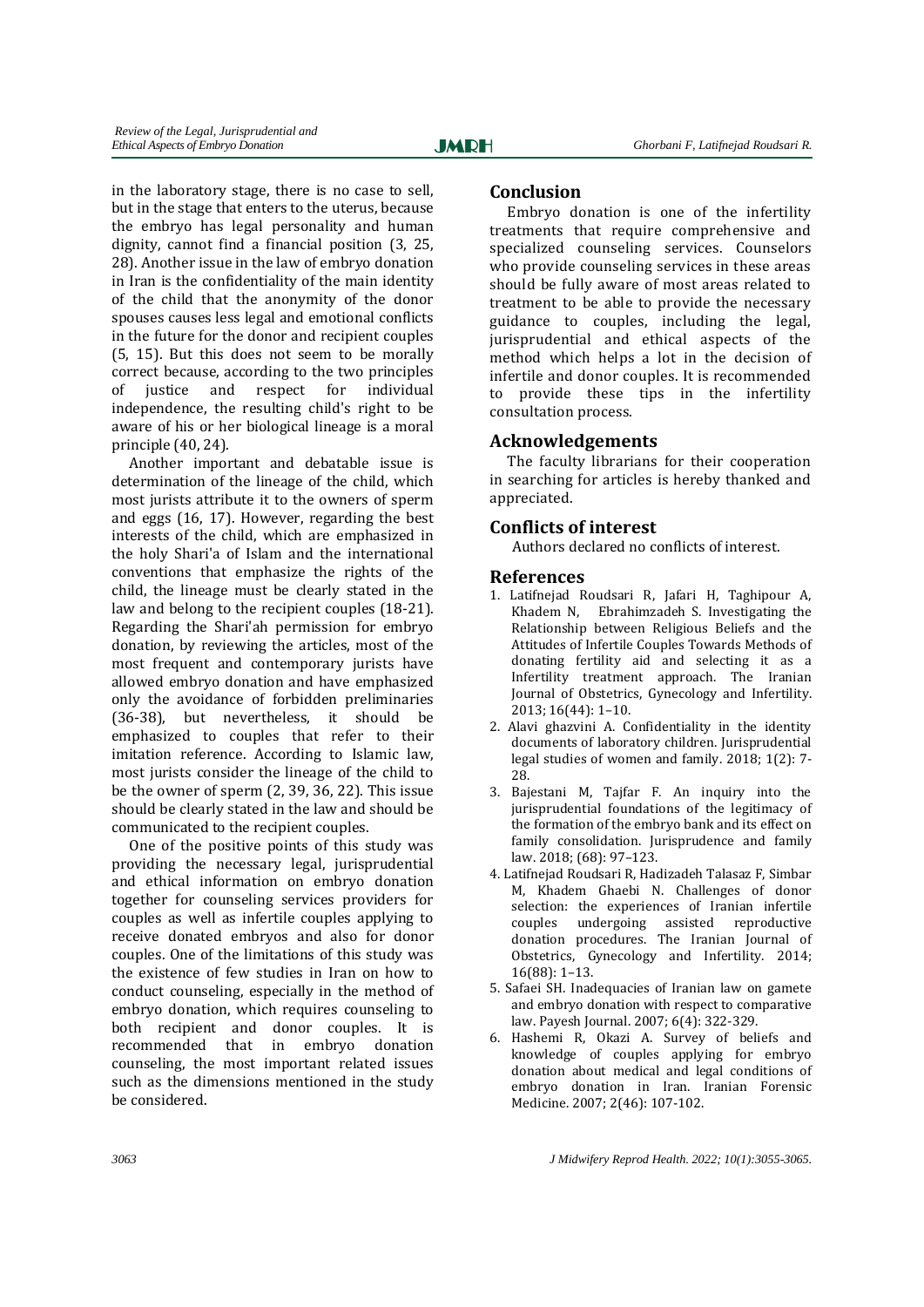- 7. Nosrati F, Amirian M, Irani M. Investigating the legal and jurisprudential aspects of donated gametes in Iran: A review study. Iranian Journal of Obstetrics and Gynecology. 2019; 22(6): 85–96.
- 8. Latifnejad Roudsari R, Jafari H, Taghipour A, Khadem N, Ebrahimzdeh S. The Association of Religious Beliefs in Infertile Couples' Attitude towards Donation Procedures and Its Selection as a Therapeutic Approach to Infertility. The Iranian Journal of Obstetrics, Gynecology and Infertility. 2013; 16(44): 1–10.
- 9. Safaei SH. Failures of IRI Embryo Donation Act based on a comparative study. Payesh Journal. 2007; 4(6): 323–239.
- 10. Aramesh K. Practical implications of the principles of medical ethics in gamete and embryo donation. Payesh Quarterly. 2007; 6(4): 399–406.
- 11. Goedeke S PD. Embryo donation in New Zealand: a pilot study. Human Reproduction. 2009; 24(8): 1939–1945.
- 12. Latifnejad Roudsari R, Hadizadeh Talasaz F, Simbar M, Khadem Ghaebi N. Challenges of Donor Selection: The Experiences of Iranian Infertile Couples Undergoing Assisted Reproductive Donation Procedures. The Iranian Journal of Obstetrics, Gynecology and Infertility. 2014; 16(88): 1–13.
- 13. Latifnejad Roudsari, R. Allan, H. Women's Experiences and Preferences in Relation to Infertility Counselling: A Multifaith Dialogue. Royan Institute International Journal of Fertility and Sterility. 2011; 5(3): 158–167.
- 14. Blyth E. Guidelines for infertility counselling in different countries: Is there an emerging trend. Human Reproduction. 2012; 27(7): 2046–2057.
- 15. Yahyaei A. Kariman N, Kiani M, Daneshparvar H, Shahsavari S. The degree of observance of the rights of applicants for receiving donated embryos based on ethical principles. Payesh Journal. 2016; 15(1): 27–40.
- 16. Feyzelahi N. Legal conditions of embryo donors and recipients in Iranian law. Legal research. 2010; 13(2): 175–230.
- 17. Azimzadeh Ardabili F, Moeinifar M. A comparative study of the issue of confidentiality in gamete and embryo donation. Social Sciences: Women's Research Journal. 2011; 2(1): 53–78.
- 18. Mohammadi A. Embryo donation in Iranian law; Find or hide? Legal Journal of Justice. 2010;74(72): 35-56.
- 19. Jabbari M. Law on how to donate embryos to infertile couples (cause and lineage). Private Law Studies. 2010; 40(1): 120-111.
- 20. Mahdavi Kani S, Zabihi Bidgoli A, Hamzeh Khani S. Legal jurisprudential study of the right of inheritance of children born from embryo donation. Medical jurisprudence. 2015; 7(24

&25): 101–131.

- 21. Safiri A, Taherkhani F. Maternal lineage of a child born from embryo donation in Iranian law. Legal Justice. 2009; 73(68):137–158.
- 22. Saffar MJ. The law "How to donate an embryo to an infertile couple" in the plant (review). Legal research. 2004; (39): 221–258.
- 23. Mahdavi Kani S, Ahmadvand B, Nourahmadi E. Examining the jurisprudential-legal rulings of children resulting from embryo donation, the subject of Article 3 of the law on how to donate embryos to infertile couples. Research in Islamic jurisprudence and law. 2010; (21):119-136.
- 24. Khalfi M. Embryo donation in the light of jurisprudence and law/Final part: Legal consequences. Strategic Studies of Women. 2006; (34): 111-146.
- 25. Jabbari M. Some ambiguities in the law of embryo donation. Interdisciplinary Faculty of Humanities, Semnan University. 2007; 1(40):107–116.
- 26. Riazat Z. Jurisprudential, Legal and Ethical Challenges of Artificial Insemination and Facing the Reproductive Rights of Infertile Couples. Quarterly Journal of Medical Law. 2012; 6(20): 78–114.
- 27. Sadeghimoghaddam M. Jurisprudential principles and requirements of the law "How to donate embryos to infertile couples". Interdisciplinary: Mofid letter. 2004; 10(46):31–60.
- 28. Larijani, B Zahedi F. Ethical and Religious Aspects of Gamete and Embryo Donation and Legislation in Iran. Ethics in Science and Technology. 2007; 1(1): 1-19.
- 29. Esmaeilzadeh, M. Kazemzadeh, F. Historical Review on the Reproductive Technologies and Islamic Perspective. Life Science Journal 2012; 9(4).
- 30. Jahani Shourab N, Latifnejad Roudsari R. A review of human rights, legal, ethical and religious aspects of Surrogacy in Iran with an emphasis on its counseling issues. The Iranian Journal of Obstetrics, Gynecology and Infertility. 2017; 19(40): 33–44.
- 31. Tabatabai Chaharborj M, Jalai Nobari H, Sajedi A. New methods of reproduction from the jurisprudential point of view, do's, don'ts and consequences. Law Studies. 2020; (38):113–126.
- 32. khalfi M. Embryo donation in the light of jurisprudence and law / Part 1: The validity of embryo donation. Social Sciences:Strategic Studies of Women. 2006; (33): 50-79.
- 33. Maghsoodi, R.Shafiee, H. Embryo donation and study of laboratory embryo inheritance in Iranian jurisprudence and law. Law: The way of advocacy. 2017; 9(18): 65–91.
- 34. Pourasmaili A, Nasrabadi S. Jurisprudential study of the lineage of donated embryos. Studies of

*J Midwifery Reprod Health. 2022; 10(1):3055-3065. 3064*